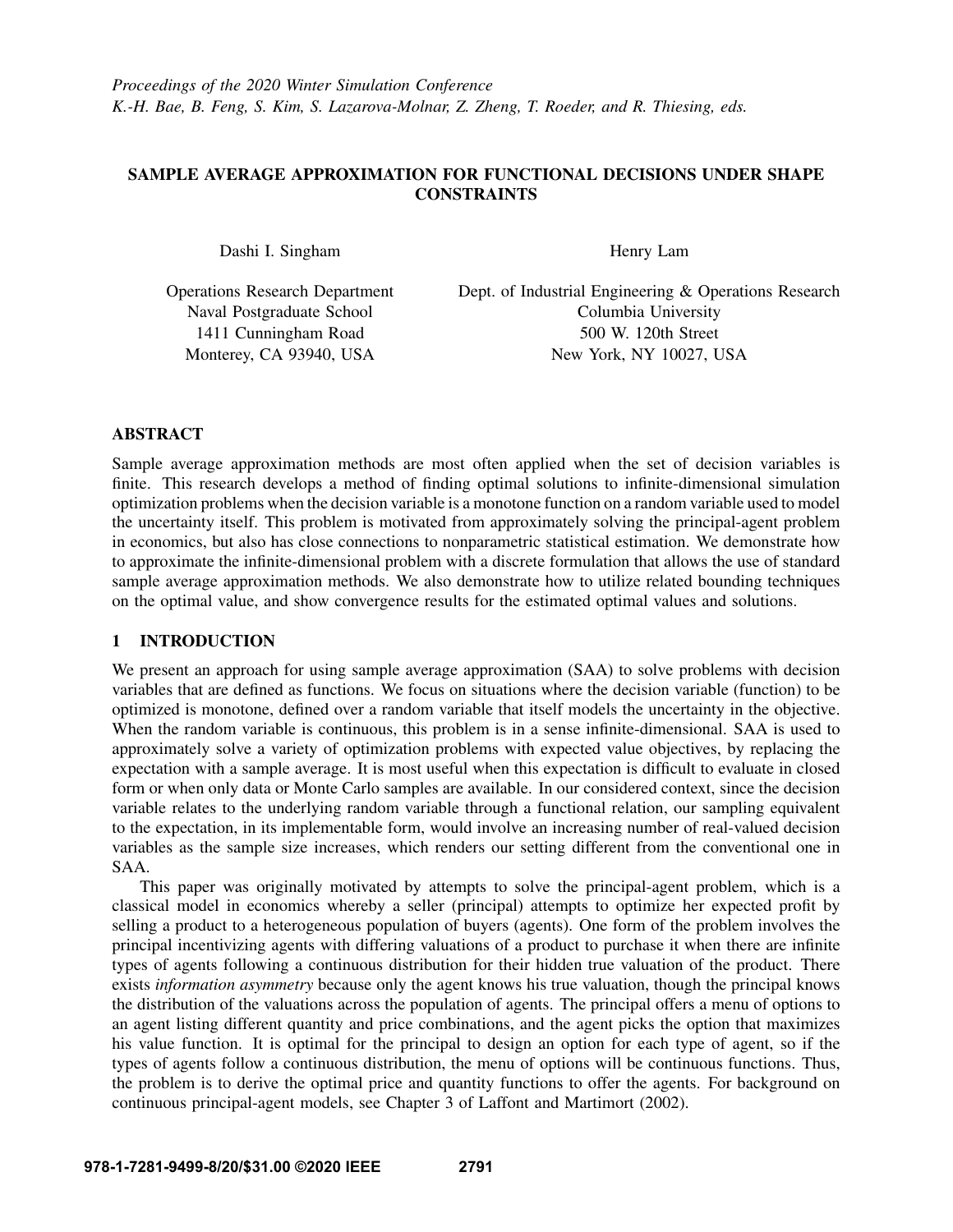Traditionally, these continuous principal-agent problems were solved using simplified functions such that calculus could be used to find analytical solutions. More commonly, the agent types are assumed discrete, often taking only two possible values. [Singham and Cai \(2017\)](#page-8-1) was the first attempt to use an SAA-type method to numerically approximate continuous principal-agent problems when these continuous settings failed to be analytically tractable. That method was further developed in [Singham \(2019\),](#page-8-2) which used a bootstrap method to obtain approximate bounds on the optimal objective value. This paper generalizes the approach from the specifics of the principal-agent problem, and provides stronger bounds and new convergence results.

We describe more related literature. [Shapiro et al. \(2014\)](#page-8-3) provide a comprehensive survey on SAA. Most of the results apply to formulations with finite-dimensional decision variables which, intuitively speaking, can be separately modeled from the randomness in the objective. In addition to convergence results on the solution or the objective value, including central limit theorems and concentration inequalities (e.g., [Kleywegt et al. \(2002\)\)](#page-8-4), data-driven bounding techniques have been derived to quantify the optimality gap or the quality of solutions. [Mak et al. \(1999\)](#page-8-5) use a batching approach to estimate optimality gaps under minimal assumptions, a technique that we will later use. [Bayraksan and Morton \(2006\)](#page-7-0) provide a single-replication approach that reduces the computational load of [Mak et al. \(1999\).](#page-8-5) In the simulation literature, recent work along these lines include [Jaiswal et al. \(2018\)](#page-7-1) who derive an optimal linear sample allocation rule when evaluating a sample average function over a grid of finite decision points, [Lam and](#page-8-6) [Qian \(2018\)](#page-8-6) who employ a bagging approach to obtain optimality gap bounds, and [Phelps et al. \(2016\)](#page-8-7) who use SAA to obtain consistent solutions for an uncertain optimal control problem where the objective functional depends on stochastic parameters.

Regarding the problem of interest, our formulation can be viewed as a functional optimization. An example of related classical contexts include variational problems where the goal is to find an extremal function with certain smoothness conditions. For these types of problems, calculus of variations can be used to determine the optimal functionals (see [Gelfand et al. \(2000\)](#page-7-2) for a reference). These problems, however, typically do not involve randomness as in stochastic optimization. Our problem is closer to statistical problems where the goal is to minimize the expected loss of a statistical procedure. These problems have a similar structure as ours, in that they typically use an empirical optimization as an approximation to obtain estimated parameters (such as in *M*-estimation). More relatedly, in the nonparametric setting, the decision variable, or the estimation or training target, can be an entire function. Examples include density estimation and nonparametric regression [\(Tsybakov 2008\)](#page-8-8). Furthermore, the line of literature on shape-restricted inference considers estimating functions that satisfy certain monotonicity or convexity properties [\(Royset](#page-8-9) [and Wets \(2015\),](#page-8-9) [Groeneboom and Jongbloed \(2014\)](#page-7-3) and [Guntuboyina and Sen \(2018\)\)](#page-7-4). Compared to using kernels, these approaches have the advantages of not relying on bandwidth selection that could be challenging to well-tune in high dimensions. Moreover, these approaches can also provably speed up estimation convergence, as exemplified by results in adaptive risk bounds [\(Guntuboyina and Sen 2018\)](#page-7-4). For example, [Royset and Wets \(2017\)](#page-8-10) derive a unified framework for constrained *M*-estimation that considers many types of soft information to improve convergence. Lastly, our work is also related to [Blanchet et al.](#page-7-5) [\(2017\)](#page-7-5) who, motivated from applications in optimal transport and robust estimation, sought to find the worst-case joint distribution between two random variables. They apply an SAA approach and similarly face a growing dimension of decision variables as sample size increases.

In the following, we will describe our procedure to obtain nearly optimal solutions to optimization problems over the space of monotone functions. We also provide procedures to estimate the optimal objective value, and present consistency and convergence rate properties. These results add rigor to past work in [Singham \(2019\)](#page-8-2) which was specific to the principal-agent problem, and relied on bootstrapping to calculate approximate bounds on the true objective. While [Singham \(2019\)](#page-8-2) suggested consistency might be possible through numerical results, this paper formally derives consistency. Section [2](#page-2-0) describes the continuous problem. Section [3](#page-2-1) presents the corresponding SAA formulation. Section [4](#page-3-0) describes the details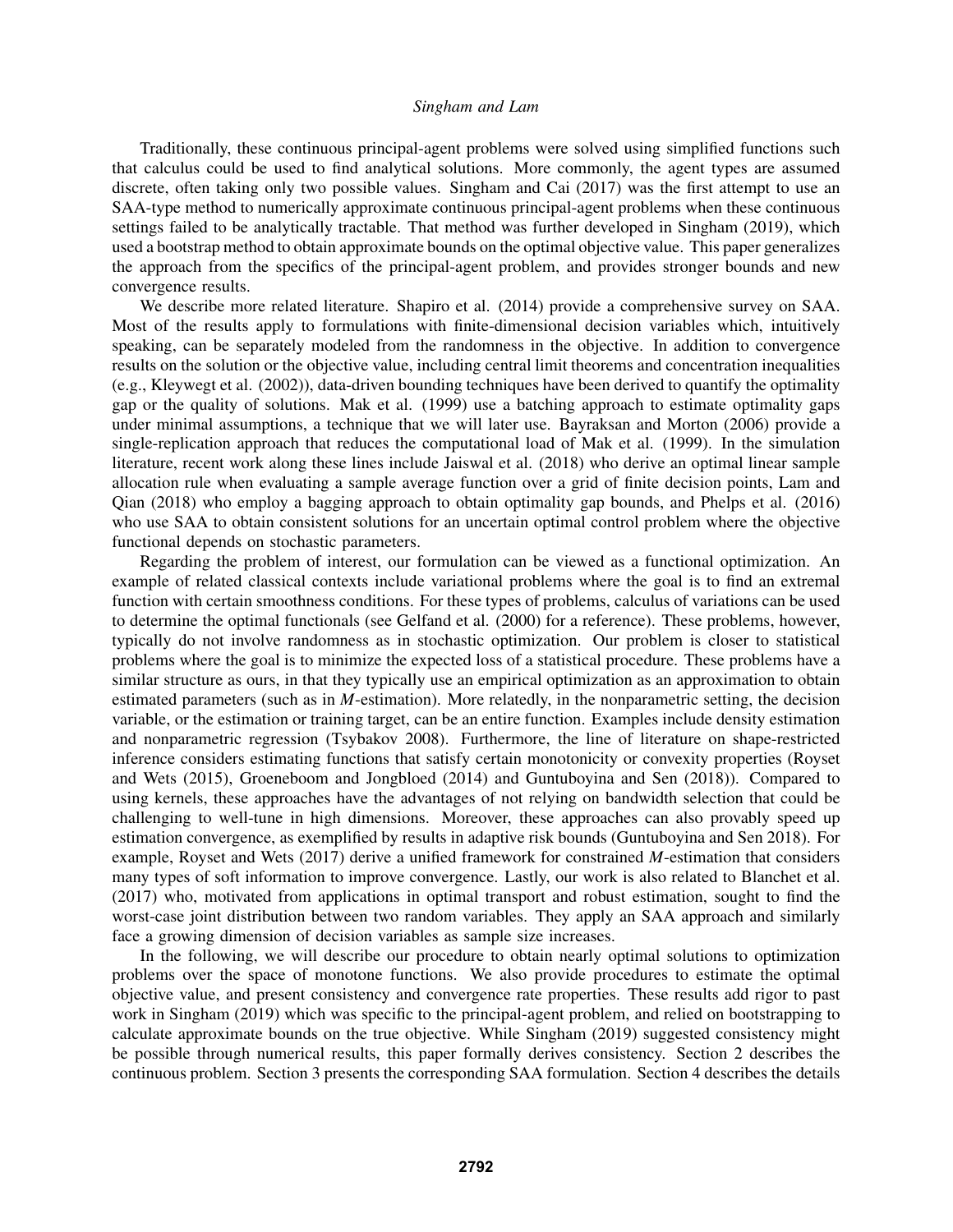of the computational algorithm to deliver solution estimates to the continuous problem. Section [5](#page-4-0) derives bounds on the optimal values and convergence results, and Section [6](#page-7-6) concludes.

# <span id="page-2-0"></span>2 PROBLEM FORMULATION

This section describes our main formulation. The decision variable is a continuous univariate function  $x : \Theta \to \mathbb{R}$  defined over a single-dimensional random variable  $\theta$ , the latter itself describing the uncertainty in the objective function. We assume  $\theta$  lies in a bounded range  $\Theta = [\theta, \overline{\theta}]$ , with density  $f(\theta)$ .

Our objective function is the expectation of the cost  $c(x(\theta))$ , which is a function of the function  $x(\theta)$ evaluated at  $\theta$ . We want to solve:

$$
\Phi = \min_{x(\cdot)} E[c(x(\theta))] = \int_{\theta}^{\overline{\theta}} c(x(\theta)) f(\theta) d\theta \tag{1}
$$

<span id="page-2-4"></span><span id="page-2-2"></span>subject to 
$$
x(\cdot) \in \Omega
$$
. (2)

We refer to this formulation as the "continuous formulation". Here, the feasible region  $\Omega$  contains requirements on the geometry of the considered functions. In particular, we consider:

<span id="page-2-5"></span>**Assumption 1** Assume that  $\Omega$  is the space of non-decreasing functions  $x : \Theta \to \mathbb{R}$ , and  $c(\cdot)$  is Lipschitz continuous.

The continuous principal-agent problem is an example of a common problem meeting these assumptions. The random variable  $\theta$  represents the demand of the agent for a product sold by the principal. The demand of a specific agent is unknown to the principal, but she knows the distribution  $f(\theta)$  across different agent types. It has been shown that the optimal quantity and price functions that the principal offers the agent must be increasing in  $\theta$ , with the intuition being that agents with higher demands will buy more of the product at an overall higher price (though a lower per unit price). Thus, the continuous principal-agent problem seeks to jointly optimize two univariate functions (quantity and price) over the space of the same random variable (agent demand). The cost function here takes the form  $c(\theta, x_1(\theta), x_2(\theta))$ , and in general the cost function  $c(\cdot)$  could take many forms for different problems. But for our first attempt to generalize this type of SAA problem beyond the principal-agent context we focus on  $c(x(\theta))$  since that is the simplest extension.

We note that our continuous formulation does not fall immediately into the typical SAA framework, as our decision variable is infinite-dimensional and, as sample size grows, the number of real-valued decision variables would correspondingly grow when we approximate the objective function of [\(1\)](#page-2-2). Next, we present an algorithm for estimating Φ and then provide some bounding techniques and convergence guarantees in our SAA estimates.

# <span id="page-2-1"></span>3 DISCRETE SAA FORMULATION

We suppose that  $f(\cdot)$  is unknown but samples of  $\theta$  are available, or that the expectation cannot be obtained in closed form easily. We now formulate the corresponding SAA for Φ:

<span id="page-2-3"></span>
$$
\hat{\Phi}_N = \min_{x(\cdot)} \frac{1}{N} \sum_{n=1}^N c(x(\theta_n))
$$
\nsubject to

\n
$$
x(\cdot) \in \Omega.
$$
\n(3)

Here,  $\theta_1,\ldots,\theta_N$  are *N* samples of  $\theta$  drawn from density  $f(\theta)$ . The SAA formulation replaces the expectation with a sample average. Note that this is still an optimization problem with an infinite-dimensional decision variable  $x(\cdot)$ .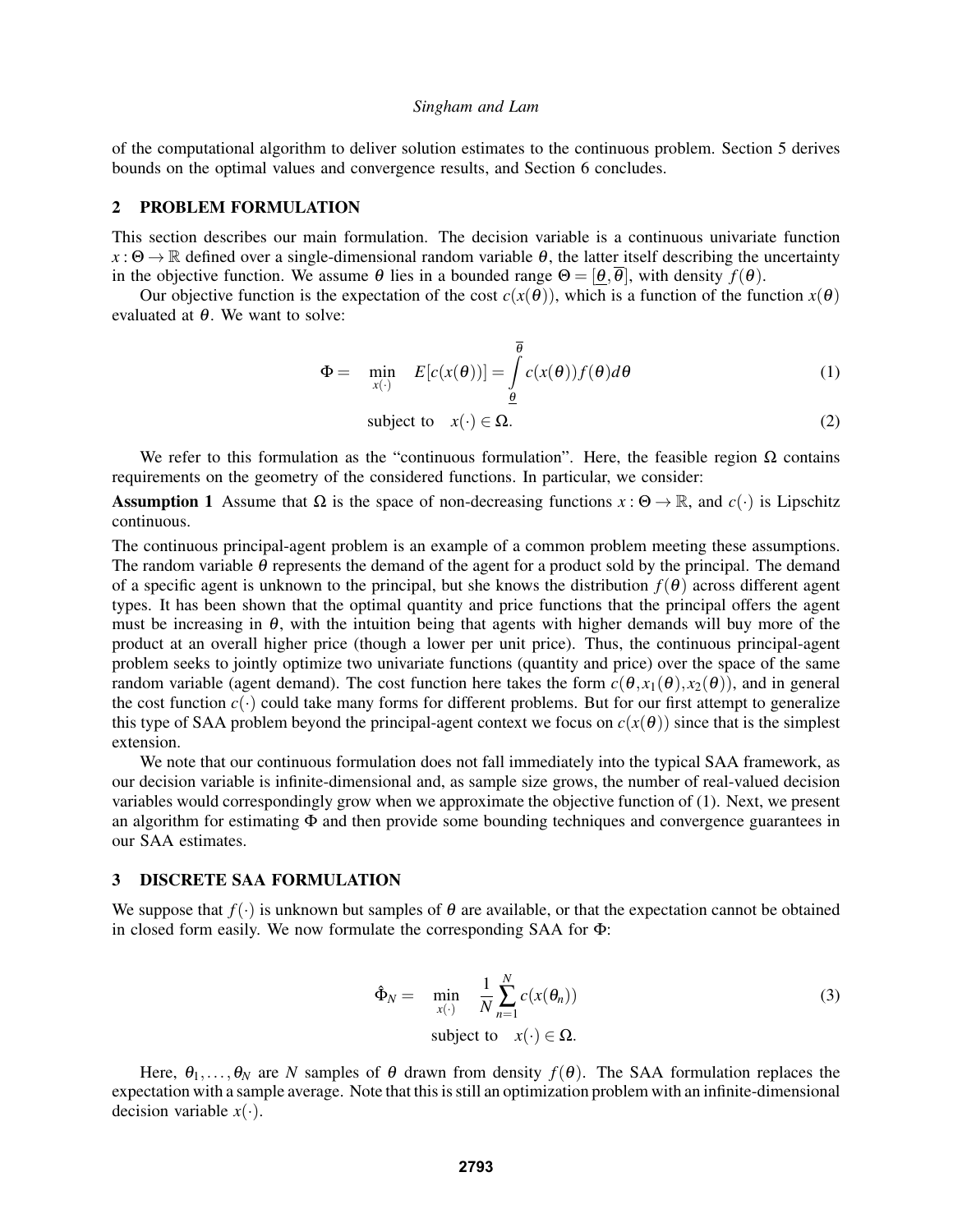Next, we construct an equivalent formulation that has only a finite set of real-valued decision variables. Note that the objective function in [\(3\)](#page-2-3) only depends on *x* through  $x(\theta_n)$ ,  $n = 1, \ldots, N$ . Thus, let us consider a new set of decision variables  $x_1, \ldots, x_N$ , corresponding to each sample of  $\theta_n$ ,  $n = 1, \ldots N$  in that  $x_n = x(\theta_n)$ is the function value at  $\theta_n$ . We consider

$$
\Phi_N = \min_{\{x_n\}_{n=1,\dots,N}} \quad \frac{1}{N} \sum_{n=1}^N c(x_n) \tag{4}
$$

<span id="page-3-2"></span><span id="page-3-1"></span>subject to 
$$
\{(\theta_n, x_n)\}_{n=1,\dots,N} \in \Omega_N.
$$
 (5)

Here  $\Omega_N$  is the constraint space for the pairs  $\{(\theta_n, x_n)\}$ . The constraint on  $x(\cdot)$  imposed by  $\Omega$  must be carried over to constraining the relations among  $\{(\theta_n, x_n)\}$ , such that an appropriate interpolation of  $\{(\theta_n, x_n)\}$ falls in Ω. Intuitively,  $\Omega_N$  is a relaxation of the space of Ω, whereby the constraints defining  $\Omega_N$  need only hold at points  $\{(\theta_n, x_n)\}$  as opposed to all  $\{(\theta, x(\theta))\}$  values. Note that while the sampled points  $\theta_n$ do not appear in the objective function in the relaxed problem in [\(4\)](#page-3-1), they play an important role in the constraint in [\(5\)](#page-3-2). Below we show some examples of constraint types that can be handled using this framework:

*Nonnegativity*: If  $\Omega$  is the set of all nonnegative functions, then  $\Omega_N = \{x_n \geq 0, n = 1, \ldots N\}$ .

*Monotonicity*: If  $\Omega$  is the set of all non-decreasing functions, then for  $\theta_n$  ordered so that  $\theta_n \leq \theta_{n+1}$  for  $n = 1, \ldots, N - 1$ , we have  $\Omega_N = \{x_n \le x_{n+1}, n = 1, \ldots, N - 1\}$ .

*Boundedness*: If  $\Omega$  is the set of functions bounded between [*l*,*u*], then  $\Omega_N = \{l \le x_n \le u, n = 1, ..., N\}$ .

When  $\Omega$  is any intersection of the above constraints,  $\Omega_N$  would consist of the intersection of the corresponding discretized versions. Moreover, there are other constraints that can be handled, such as unimodality and convexity, but we only consider the above (especially monotonicity) as they are relevant to our problem.

We claim that  $\hat{\Phi}_N = \Phi_N$  by showing that the optimal solution for each formulation can be converted into a feasible solution for the other formulation with the same objective value. It is easy to see that any solution for  $\hat{\Phi}_N$  can be converted into one for  $\Phi_N$  with the same objective value via a projection  $x_n = x(\theta_n)$ on the points  $\theta_n$ ,  $n = 1, \ldots, N$ . To see the other direction, we would need to show that, for any set of pairs  $\{(\theta_n, x_n)\}\$ in  $\Omega_N$ , there exists an interpolation such that  $x(\theta)$  lies in  $\Omega$ . To facilitate discussion, define a function *I* as an interpolation rule such that  $\tilde{x}(\cdot) = I(\{(\theta_n, x_n)\})(\cdot)$ . That is, *I* applied to  $\{(\theta_n, x_n)\}$  results in a function on a continuous range. We need  $I(\{\theta_n, x_n\}) \in \Omega$  whenever  $\{\theta_n, x_n\} \in \Omega_N$ .

To this end, consider two examples of interpolation rules *I*: 1) linear interpolation and 2) piecewise constant, right-continuous. We can see which interpolations will maintain certain types of generic function constraints in Table [1.](#page-4-1) For example, if  $\{(\theta_n, x_n)\}$  meets the nonnegativity constraint (i.e., all  $x_n$  are nonnegative), then both types of interpolations will also be nonnegative. For any specific constraint, we need to do a specific but straightforward check to see that the interpolation is feasible for the continuous problem.

From Table [1,](#page-4-1) we see that by using either linear or piecewise constant interpolation, we can convert a feasible solution in  $\Omega_N$  into a corresponding feasible solution in  $\Omega$  with the same objective value. Thus  $\hat{\Phi}_N = \Phi_N$ . We call  $\Phi_N$  the discrete SAA formulation.

# <span id="page-3-0"></span>4 ALGORITHM

The discussion in Section [3](#page-2-1) suggests to solve formulation  $\Phi_N$  to obtain a set of pairs  $\{(\theta_n, x_n)\}$ , on which we interpolate to get a continuous function  $x(\cdot)$  from  $I(\{(θ<sub>n</sub>, x<sub>n</sub>)\})$ . This is summarized by the simple algorithm as follows:

1. Sample *N* values of  $\theta$  from density  $f(\theta)$  to obtain  $\theta_1, \ldots, \theta_N$ .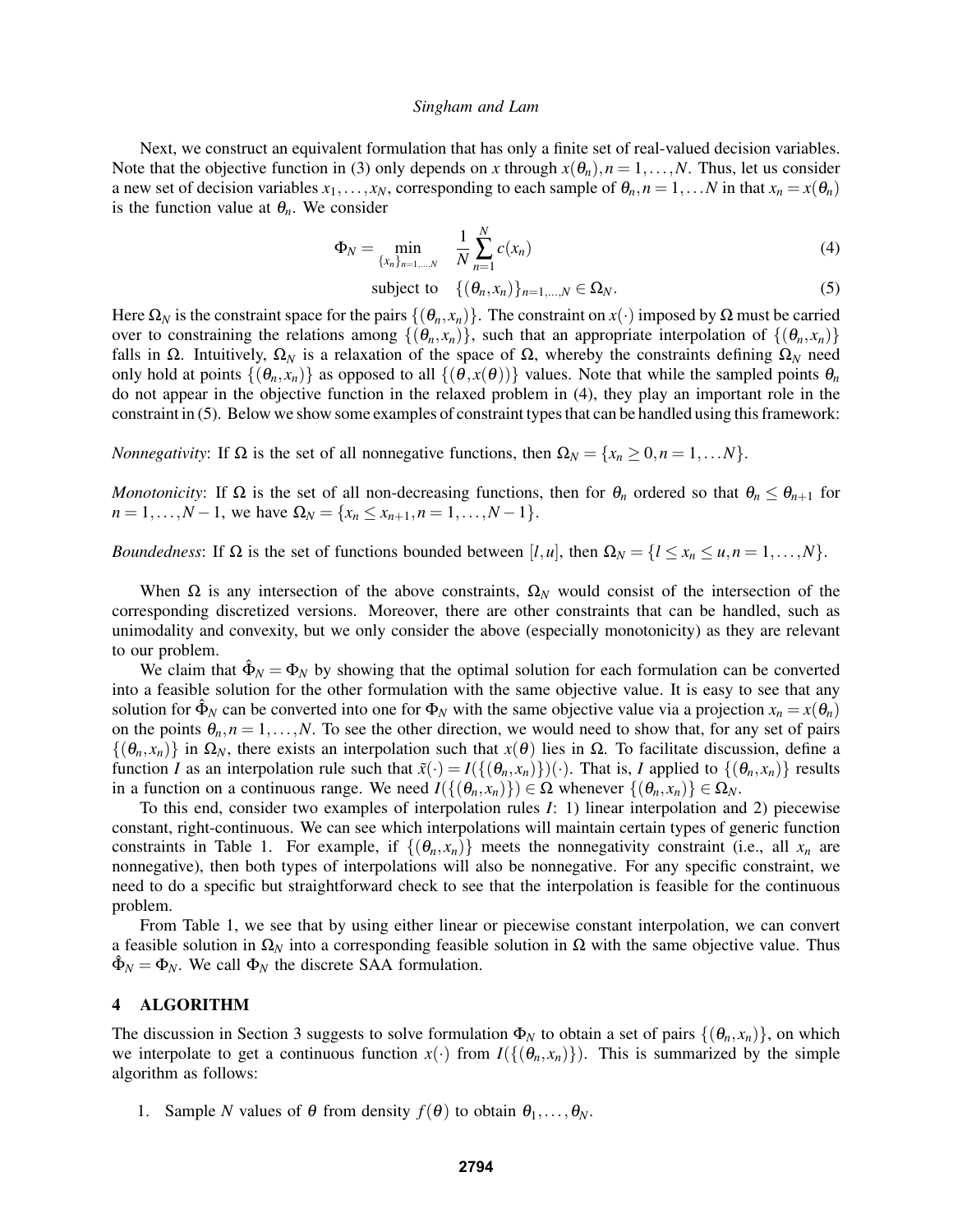<span id="page-4-1"></span>

| Constraint    | Linear Interp | Piecewise Constant Interp |
|---------------|---------------|---------------------------|
| Nonnegativity |               |                           |
| Unimodal      |               |                           |
| Monotonicity  |               |                           |
| Continuity    |               |                           |
| Bounded       |               |                           |
| Convexity     |               |                           |

Table 1: Feasibility of constraints maintained after interpolation from  $\Omega_N$  to  $\Omega$ .

- 2. Solve the discrete formulation in [\(4\)](#page-3-1)-[\(5\)](#page-3-2) using these samples to obtain optimal  $x_n^*$ ,  $n = 1, ..., N$ , and the corresponding optimal objective Φ*N*.
- 3. Interpolate the solution  $\{(\theta_n, x_n^*)\}$  to obtain a feasible solution  $\tilde{x}(\cdot) = I(\{(\theta_n, x_n^*)\})$ , i.e.,  $\tilde{x}(\theta) \in \Omega$ for [\(1\)](#page-2-2)-[\(2\)](#page-2-4). *I* here can represent either linear or piecewise constant interpolation.
- 4. Evaluate the continuous objective function using  $\tilde{x}(\theta)$ , by way of numerical integration if the objective can be directly calculated:

<span id="page-4-3"></span>
$$
\tilde{\Phi}_N = \int\limits_{\underline{\theta}}^{\overline{\theta}} c(\tilde{x}(\theta)) f(\theta) d\theta \tag{6}
$$

or using *J* new samples  $\theta_1, \ldots, \theta_J$  drawn from density  $f(\theta)$  applied to  $\tilde{x}(\theta)$  to estimate the continuous objective

<span id="page-4-2"></span>
$$
\tilde{\Phi}_N^J = \frac{1}{J} \sum_{j=1}^J c(\tilde{x}(\theta_j)).
$$
\n(7)

The first two steps involve sampling  $\theta$  and solving the corresponding discrete problem. The third step interpolates the discrete solution to obtain a feasible solution to the continuous problem. The fourth step is needed only if we wish to evaluate the objective value at the attained feasible solution. We note that the solution of the discrete problem and the estimation of the objective function in [\(7\)](#page-4-2) are standard calculations as part of SAA problems. Thus, this algorithm is as easy to implement as any SAA problem, though it becomes harder to solve as *N* increases due to the increasing number of decision variables and constraints.

## <span id="page-4-0"></span>5 BOUNDS AND CONVERGENCE

Next we establish bounds on  $\Phi$  using our capability to solve  $\Phi_N$  by employing the results in [Mak, Morton,](#page-8-5) [and Wood \(1999\).](#page-8-5) Such bounds are used commonly in the SAA literature and readily apply to our setting, as they do not require any assumptions on the form of decision variables and are very general. Thus, once we have seen that  $\Phi_N$  is equivalent to  $\hat{\Phi}_N$ , we can use [Mak, Morton, and Wood \(1999\)](#page-8-5) directly. This gives the following proposition. For completeness, we provide a proof that pinpoints exactly where we use  $\tilde{\hat{\Phi}}_N = \Phi_N$ :

<span id="page-4-4"></span>**Proposition 1**  $E[\Phi_N] \le \Phi \le E[\Phi_N^J]$ , and  $E[\Phi_N]$  monotonically increases as *N* increases.

Proof: To show the upper bound, note that since  $\tilde{x}(\theta)$  is a feasible solution for the continuous problem, plugging it into [\(6\)](#page-4-3) will yield an upper bound  $\Phi \leq \tilde{\Phi}_N$ . As the estimator used in [\(7\)](#page-4-2) is unbiased, we have  $E[\tilde{\Phi}_N^{\bar{J}}] = \tilde{\Phi}_N.$ 

To show the lower bound, we consider

$$
E[\Phi_N] = E[\hat{\Phi}_N] = E\left[\min_{x(\cdot) \in \Omega} \frac{1}{N} \sum_{n=1}^N c(x(\theta_n))\right] \le \min_{x(\cdot) \in \Omega} E\left[\frac{1}{N} \sum_{n=1}^N c(x(\theta_n))\right] = \min_{x(\cdot) \in \Omega} E[c(x(\theta))].
$$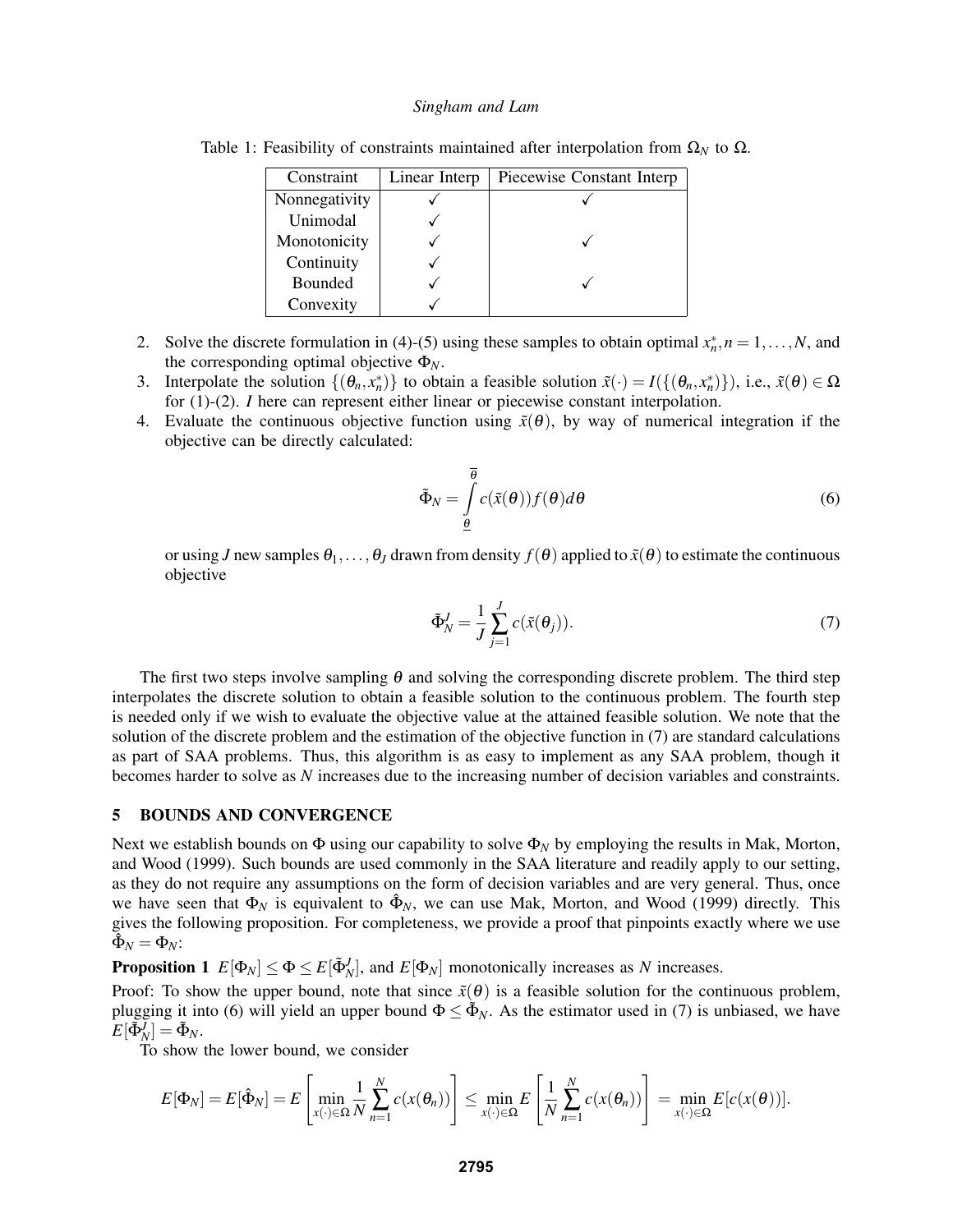Additionally, to show  $E[\Phi_N] \leq E[\Phi_{N+1}]$ , we consider

$$
E[\Phi_{N+1}] = E[\hat{\Phi}_{N+1}] = E\left[\min_{x(\cdot) \in \Omega} \frac{1}{N+1} \sum_{n=1}^{N+1} c(x(\theta_n))\right] = E\left[\min_{x(\cdot) \in \Omega} \frac{1}{N+1} \sum_{n=1}^{N+1} Z_N^{(n)}\right]
$$
  
\n
$$
\geq \frac{1}{N+1} \sum_{n=1}^{N+1} E\left[\min_{\{x(\cdot) \in \Omega} Z_N^{(n)}\right] = E[\hat{\Phi}_N] = E[\Phi_N]
$$

where  $Z_N^{(n)}$ *N* is the leave-one-out sample average that removes the *n*-th sample, i.e.,  $Z_N^{(n)} = (1/N) \sum_{m \neq n} c(x(\theta_m))$ .

Thus the simple algorithm presented in Section [4](#page-3-0) can be used to provide bounds in expectation on the true optimal objective value. [Singham \(2019\)](#page-8-2) derives bounds using a bootstrap method that develops an approximation to the objective  $\Phi$  using a fixed number of samples N'. Then an SAA method using a bootstrap with smaller samples  $N < N'$  provides a lower bound to the problem with size  $N'$ . The method employed in Proposition [1](#page-4-4) is not only generalizable beyond the principal-agent problem, but is more direct in that it does not rely on the bootstrap approximation. The numerical examples in [Singham and Cai \(2017\)](#page-8-1) and [Singham \(2019\)](#page-8-2) show the bounds shrinking around the true optimal objective value as *N* increases using the bootstrap method.

Next we show convergence from  $\Phi_N$  to  $\Phi$ . Note that the standard SAA convergence results [\(Shapiro,](#page-8-3) Dentcheva, and Ruszczyński 2014) do not directly apply due to the dimensionality of the decision variables. However, we can use the underpinning empirical process to handle the problem. We derive two convergence results. First is the convergence of the estimated optimal value in the discrete SAA formulation,  $\Phi_N$ , to the optimal value of the original problem,  $\Phi$ . Second is the convergence of the obtained solution  $\tilde{x}(\cdot)$  in the algorithm in Section [4,](#page-3-0) to the optimal in terms of the true objective function evaluation in the continuous formulation.

For these convergences to hold, we need a stronger assumption that  $x(\cdot)$  is bounded. Thus, from now on, we strengthen Assumption [1](#page-2-5) as:

<span id="page-5-0"></span>Assumption 2 Assume that  $\Omega$  is the space of non-decreasing functions  $x : \Theta \to \mathbb{R}$ , bounded in say [*l*,*u*], and  $c(\cdot)$  is Lipschitz continuous.

Note that by our discussion in converting  $\Omega_N$  to  $\Omega$  in the case of boundedness constraints in Section [3,](#page-2-1) all our previous results do not change by using the  $\Omega$  in Assumption [2](#page-5-0) instead of Assumption [1.](#page-2-5) We are ready to state our theorem:

<span id="page-5-2"></span>**Theorem 1** Under Assumption [2,](#page-5-0) we have

$$
\Phi_N - \Phi = O_p\left(\frac{1}{\sqrt{N}}\right)
$$

Proof: The class of bounded monotone functions is Donsker (Theorem 2.7.5 of [Van Der Vaart and Wellner](#page-8-11) [\(1996\)\)](#page-8-11). Since *x* is bounded, we have a finite envelope, i.e.,  $E[\sup_x |c(x(\theta))|] < \infty$ , and since  $c(\cdot)$  is Lipschitz,  $c(x(\cdot))$  is Donsker (Theorem 2.10.6 of [Van Der Vaart and Wellner \(1996\)\)](#page-8-11). Thus we have

<span id="page-5-1"></span>
$$
\sqrt{N}\left(\frac{1}{N}\sum_{n=1}^{N}c(x(\theta_n)) - E[c(x(\theta))]\right) \Rightarrow v(x) \text{ in } \ell^{\infty}(\Omega)
$$
\n(8)

where  $v(\cdot)$  denotes a mean-zero Gaussian process parametrized by  $x \in \Omega$ , with covariance

$$
cov(v(x_1), v(x_2)) = cov(c(x_1(\theta)), c(x_2(\theta))),
$$

and  $\ell^{\infty}(\Omega)$  denotes the space of uniformly bounded functions from  $\Omega$  to  $\mathbb{R}$ .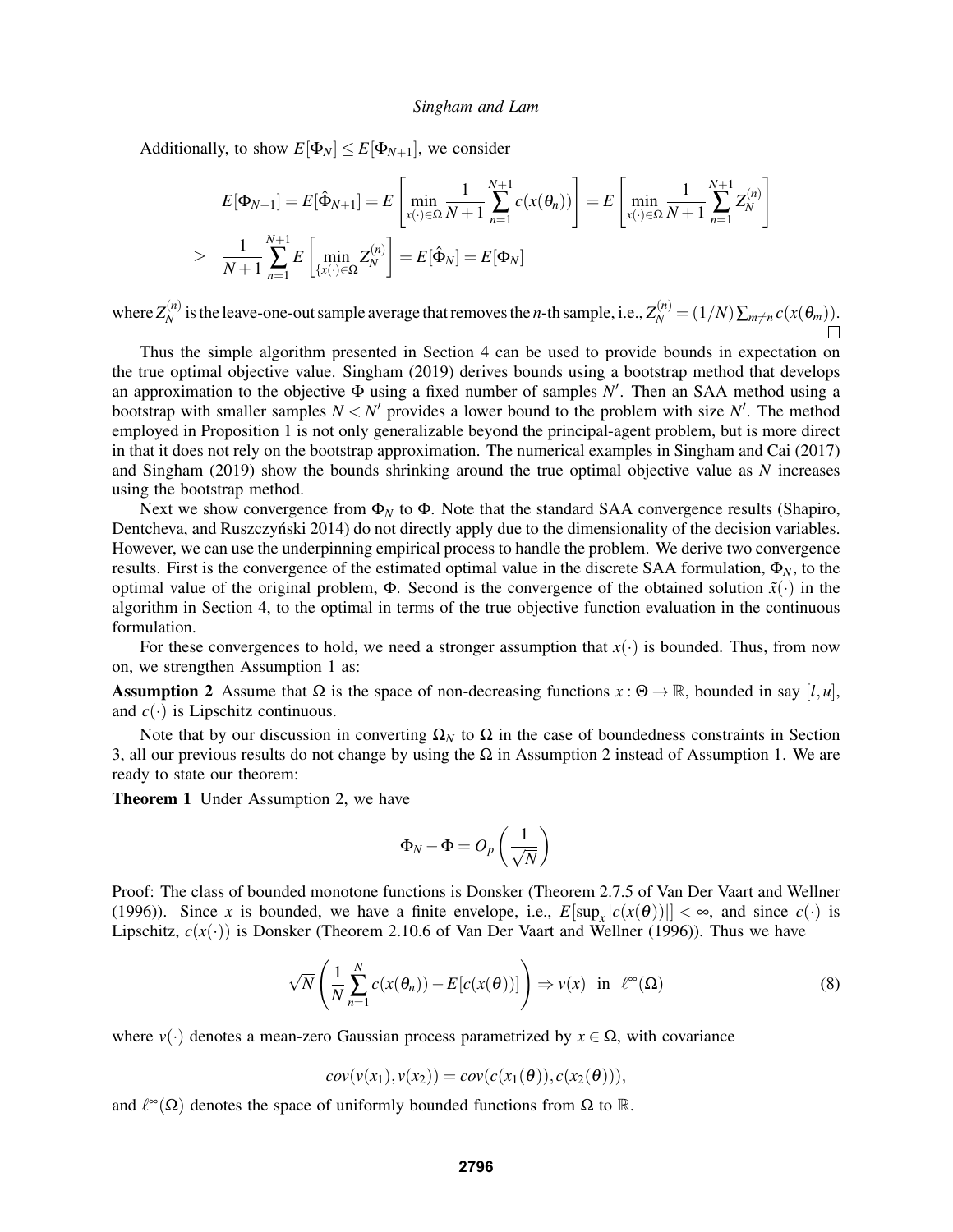Now, consider  $\Phi_N - \Phi = \hat{\Phi}_N - \Phi$ . Suppose there is an optimal solution to the true continuous formulation given by  $x^*(\cdot)$ . We have

$$
\hat{\Phi}_N - \Phi \le \frac{1}{N} \sum_{n=1}^N c(x^*(\theta_n)) - \Phi
$$

by the definition of  $\hat{\Phi}_N$  as the optimal value for the discrete SAA, and the right hand side above satisfies

<span id="page-6-0"></span>
$$
\sqrt{N}\left(\frac{1}{N}\sum_{n=1}^{N}c(x^*(\theta_n))-\Phi\right) \Rightarrow N(0, var(c(x^*(\theta))).
$$
\n(9)

On the other hand,

$$
\hat{\Phi}_N - \Phi \ge \hat{\Phi}_N - E[c(\tilde{x}(\theta))]
$$

by the definition of  $\Phi$  as the optimal value for the continuous formulation. By [\(8\)](#page-5-1), we have that the right hand side above satisfies

<span id="page-6-1"></span>
$$
\hat{\Phi}_N - E[c(\tilde{x}(\theta))] \ge - \sup_x \left| \frac{1}{N} \sum_{n=1}^N c(x(\theta_n)) - E[c(x(\theta))] \right| = O_p\left(\frac{1}{\sqrt{N}}\right).
$$
\n(10)

Putting these together, we thus have that

$$
\hat{\Phi}_N - \Phi = O_p\left(\frac{1}{\sqrt{N}}\right).
$$

Note that this above assumes  $x^*(\cdot)$  exists. If this is not the case, we find an  $\varepsilon$ -near optimal solution and the arguments apply analogously. This concludes the theorem.  $\Box$ 

Besides the convergence of the estimated optimal value of the discrete SAA formulation to the continuous optimal, we can also show the convergence of the solution in terms of its continuous objective value. This is presented in the next theorem:

<span id="page-6-2"></span>Theorem 2 Under Assumption [2,](#page-5-0) we have

$$
E[c(\tilde{x}(\theta))] - \Phi = O_p\left(\frac{1}{\sqrt{N}}\right).
$$

Proof: Suppose there is an optimal solution to the true continuous formulation given by  $x^*(\cdot)$ . We consider  $E[c(\tilde{x}(\theta))] - \Phi$ , which is always non-negative by the definition of  $\Phi$ . We write

$$
E[c(\tilde{x}(\theta))] - \Phi
$$
  
=  $\left(E[c(\tilde{x}(\theta))] - \frac{1}{N} \sum_{n=1}^{N} c(\tilde{x}(\theta_n))\right) + \left(\frac{1}{N} \sum_{n=1}^{N} c(\tilde{x}(\theta_n)) - \frac{1}{N} \sum_{n=1}^{N} c(x^*(\theta_n))\right) + \left(\frac{1}{N} \sum_{n=1}^{N} c(x^*(\theta_n)) - \Phi\right).$ 

The second term is non-positive by the optimality of  $\tilde{x}$  for  $\hat{\Phi}_N$ . The third term satisfies [\(9\)](#page-6-0). Analogous to [\(10\)](#page-6-1), the first term satisfies

$$
\left|E[c(\tilde{x}(\boldsymbol{\theta}))]-\frac{1}{N}\sum_{n=1}^N c(\tilde{x}(\boldsymbol{\theta}_n))\right|\leq \sup_x \left|\frac{1}{N}\sum_{n=1}^N c(x(\boldsymbol{\theta}_n))-E[c(x(\boldsymbol{\theta}))]\right|=O_p\left(\frac{1}{\sqrt{N}}\right).
$$

Thus, putting together, we have

$$
E[c(\tilde{x}(\theta))] - \Phi = O_p\left(\frac{1}{\sqrt{N}}\right).
$$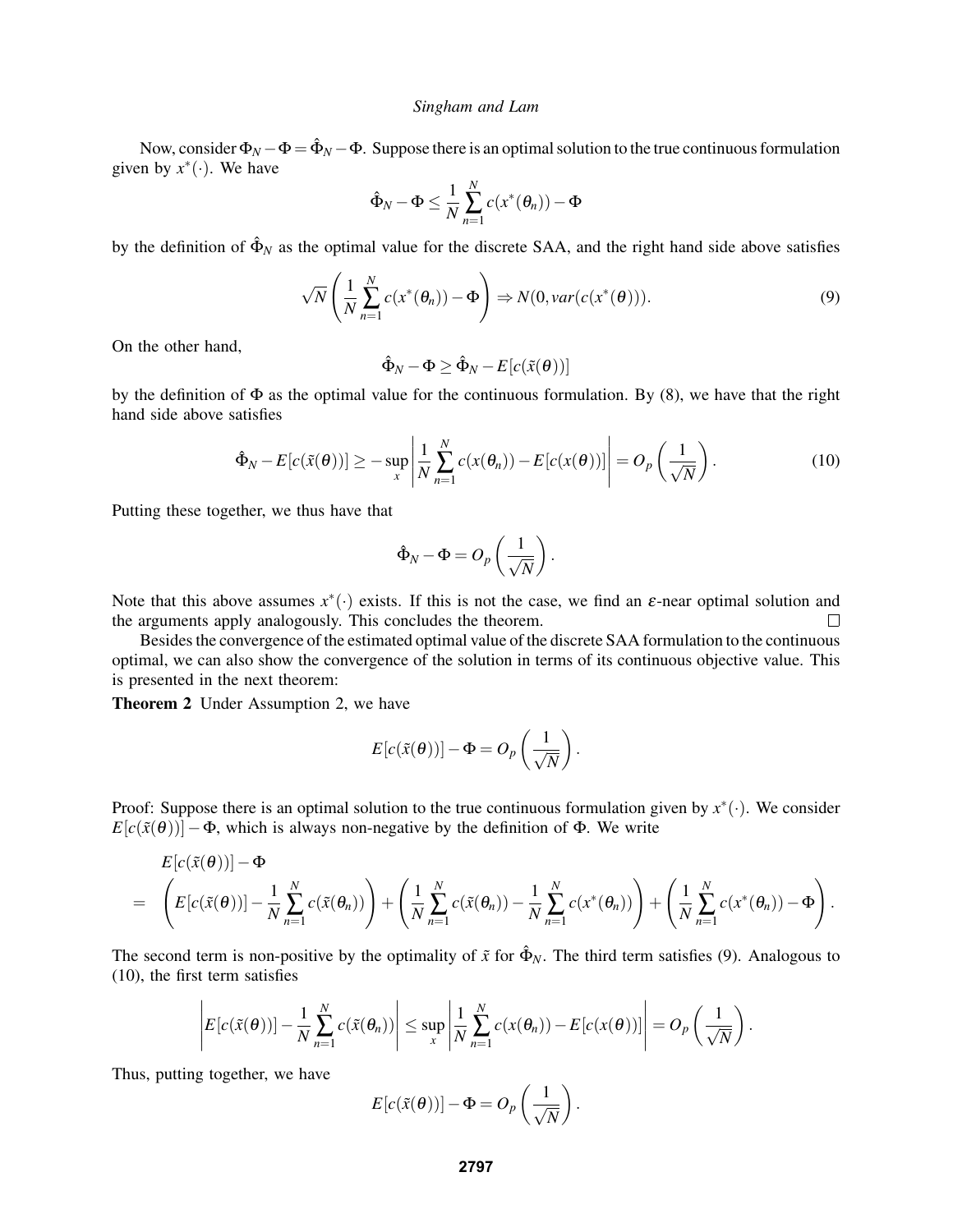This concludes the theorem.

Like the proof of Theorem [1,](#page-5-2) Theorem [2](#page-6-2) assumes  $x^*(\cdot)$  exists. If this is not the case, we find an  $\varepsilon$ -near optimal solution and the corresponding arguments apply analogously.

These bounds and convergence results can strengthen the algorithm in Section [4.](#page-3-0) The algorithm yields computed values of  $\Phi_N$  in Step 2 and  $\tilde{\Phi}_N^J$  in Step 4. Replicating the algorithm *M* times and averaging the computed values yields estimates of the lower bound  $E[\Phi_N]$  and the upper bound  $E[\Phi_N^J]$ . The convergence results imply that larger values of *N* will yield values of  $\Phi_N$  that are closer to the optimal value  $\Phi$ , so *N* can be increased until the optimality gap estimate is sufficiently small. For multiple numerical examples using a specific implementation, see [Singham \(2019\).](#page-8-2)

## <span id="page-7-6"></span>6 CONCLUSIONS

This work was inspired by attempts to solve the continuous principal-agent model, which determines the optimal quantity and price functions to offer to heterogeneous agents whose demand preferences are drawn from a continuous distribution. Past work presented detailed formulations, algorithms, and numerical results that are specialized to the principal-agent problem, and the observed convergence of upper and lower bounds motivated us to develop a generic algorithm and consider whether similar results hold in a broader infinite-dimensional setting.

We present a straightforward SAA algorithm to obtain approximate solutions to infinite-dimensional stochastic optimization problems when the decision variable is a monotone function over the random variable that defines the uncertainty in the objective. Our algorithm comprises an optimization with a finite number of real-valued decision variables that consistently represent the functional constraint in the original problem. We demonstrate how we can utilize bounding techniques in the SAA literature in this setting. We also show the canonical rate of the estimated optimal value using our algorithm in converging to the true optimal value, and our estimated solution in converging to optimal in terms of the objective value. The former also explains the observed convergence in the optimal values observed in past bootstrap experiments. Past numerical work suggests convergence of the function solution itself to the true optimal, and this will be considered in future work. Additionally, there are many potential applications aside from the principal-agent problem that will be explored, such as acceptance/rejection algorithms, and distributionally robust estimation.

### ACKNOWLEDGMENTS

The authors are extremely grateful to Shane Henderson for noticing the underlying parallel between the principal-agent problem in [Singham and Cai \(2017\)](#page-8-1) and the worst-case expectation problem in [Blanchet,](#page-7-5) [He, and Lam \(2017\),](#page-7-5) and to Raghu Pasupathy for helpful discussions on this problem. We also gratefully acknowledge support from the National Science Foundation under grants CAREER CMMI-1834710 and IIS-1849280.

### **REFERENCES**

- <span id="page-7-0"></span>Bayraksan, G., and D. P. Morton. 2006. "Assessing Solution Quality in Stochastic Programs". *Mathematical Programming* 108(2- 3):495–514.
- <span id="page-7-5"></span>Blanchet, J., F. He, and H. Lam. 2017. "Computing Worst-Case Expectations Given Marginals Via Simulation". In *Proceedings of the 2017 Winter Simulation Conference.*, edited by W. K. V. Chan, A. D'Ambrogio, G. Zacharewicz, N. Mustafee, G. Wainer, and E. Page, 2315–2323. Piscataway, New Jersey: Institute of Electrical and Electronics Engineers, Inc.
- <span id="page-7-2"></span>Gelfand, I. M., S. V. Fomin, and R. A. Silverman. 2000. *Calculus of Variations*. Mineola, NY: Dover Publications.
- <span id="page-7-3"></span>Groeneboom, P., and G. Jongbloed. 2014. *Nonparametric Estimation Under Shape Constraints*, Volume 38. Cambridge, UK: Cambridge University Press.

<span id="page-7-4"></span>Guntuboyina, A., and B. Sen. 2018. "Nonparametric Shape-Restricted Regression". *Statistical Science* 33(4):568–594.

<span id="page-7-1"></span>Jaiswal, P., H. Honnappa, and R. Pasupathy. 2018. "Optimal Allocations for Sample Average Approximation". In *Proceedings of the 2018 Winter Simulation Conference.*, edited by M. Rabe, A. Juan, N. Mustafee, A. Skoogh, S. Jain, and B. Johansson, 1874–1885. Piscataway, New Jersey: Institute of Electrical and Electronics Engineers, Inc.